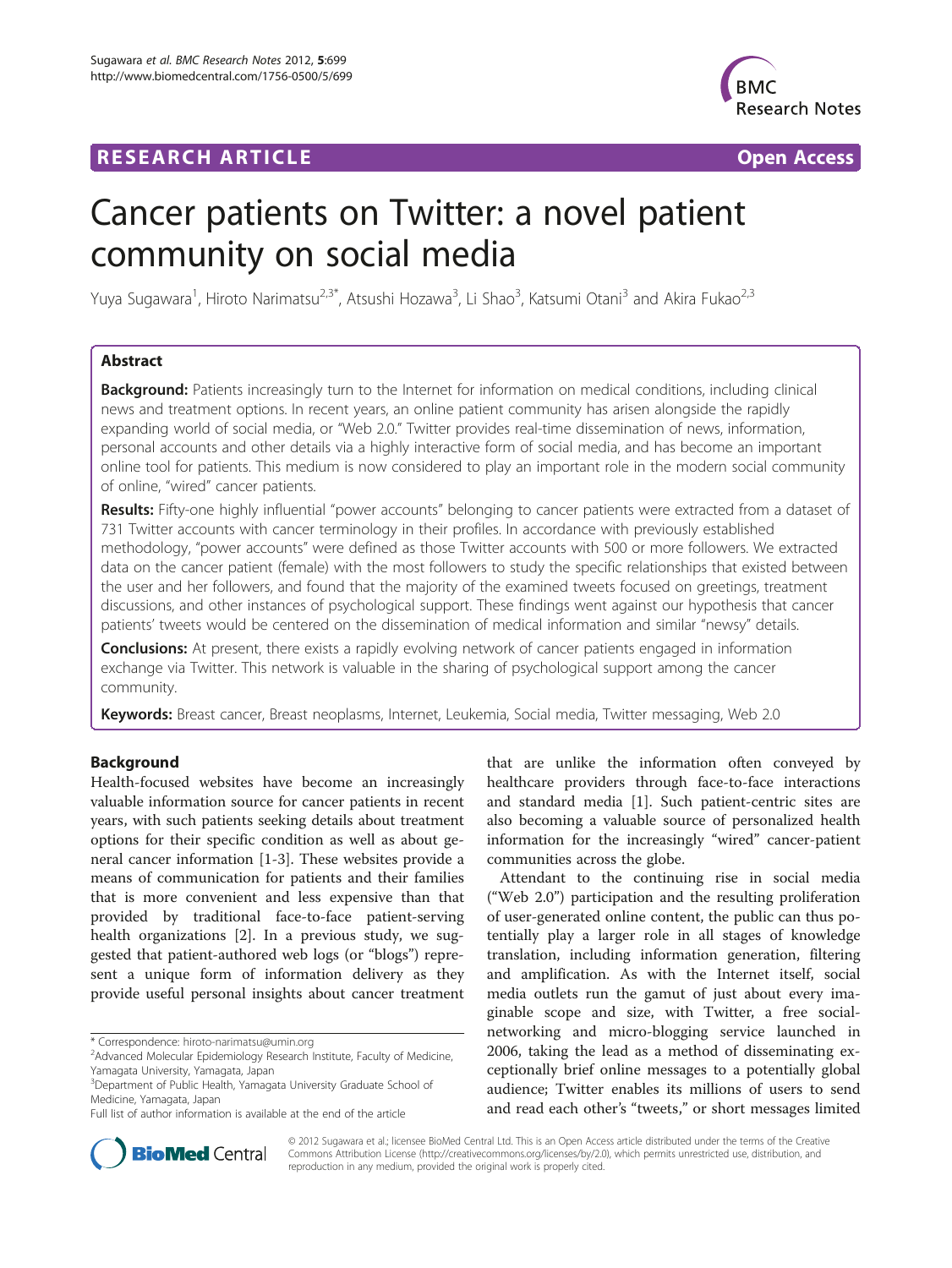to 140 characters, with the users themselves determining whether their tweets can be read by the general public or restricted to preselected "followers." Followers of a specific Twitter user can view or respond to tweets online or via smart phones and other handheld devices, allowing for a nearly instantaneous dialogue between the user and his or her followers. The service has more than 190 million registered users worldwide and processes about 55 million tweets per day [[4\]](#page-8-0). The Twitter service started in Japan in 2008; at present, there are more than 10.2 million active Twitter accounts registered in the country [\[5](#page-8-0)].

A recent health-focused analysis of the American "Twitter stream" revealed that a substantial proportion of tweets contain general chatter, user-to-user conversations that are only of interest to the parties involved, links to interesting pieces of news or selfpromotion or unwanted "junk" messages (i.e., spam) [\[4](#page-8-0)]. Yet despite its high level of noise, the Twitter stream does contain useful information. Many recent news events or scientific issues have been documented and discussed via Twitter directly from users at the site in real time [\[6\]](#page-8-0).

As tweets are often sent on location via smart phones and other handheld platforms,they convey more immediacy with interactivity than other websites or blogs [\[4](#page-8-0)]. In addition, healthcare providers and medical researchers are increasingly using Twitter for a variety of purposes related to patient care and treatment, including sharing clinical news with patients and discussing case studies with fellow physicians [\[7](#page-8-0)-[11](#page-8-0)]. A recent JAMA letter showed that physicians frequently use Twitter to share medical information, with nearly half of the studied tweets being devoted to the discussion of health topics; the authors found that physicians' rapid and timely dissemination of such information via Twitter could potentially positively influence public health in a variety of ways [\[12\]](#page-8-0).

Recent research has also shown that Twitter may also be a useful medium for patients, who use Twitter to exchange medical information and discuss various aspects of their individual illness; although detailed information about patients' use of Twitter for such purposes has yet to be fully studied, it has been shown that some patients with breast cancer, chronic kidney disease, diabetes and inflammatory bowel disease have used Twitter for the purpose of sharing information about these conditions [\[13](#page-8-0)-[18](#page-8-0)].

Twitter is an interactive, real-time medium that can be used at a relatively low cost in terms of users' initial and ongoing monetary investment and in the time, effort and expertise required for use. Furthermore, as has been described above, Twitter has been effectively used in recent years for the dissemination of medical news and advice, as well as the delivery of "personal stories" related

to a number of health topics. As a result, Twitter can be considered to have the potential to play an important role in modern social communities, including online communities consisting of "wired" cancer patients. However, the research conducted to date regarding the role of social media in influencing cancer patients remains very limited. In this study, we examine recent Twitter usage in Japan and evaluate its role in the lives of today's "wired" cancer patients.

# **Methods**

# Search of cancer Patients' Twitter accounts

A search was conducted of every publicly available user profile on Twitter in Japan. We began this search by reviewing all user accounts in which the names of cancers were described in the user's Twitter profile. The cancer names used in our search were obtained in accordance with the Foundation for Promotion of Cancer Research's 2010 report on Japanese cancer rates [\[19](#page-8-0)]. The terms searched were: breast cancer, leukemia, colon cancer, rectal cancer, colorectal cancer, cancers of the uterus, malignant lymphoma, brain tumor, stomach cancer, lung cancer, thyroid cancer, ovary cancer, kidney cancer, prostate cancer, esophagus cancer, bladder cancer, liver cancer, oral cancer, pharyngeal cancer, gallbladder cancer, cholangiocarcinoma, laryngeal cancer, skin cancer and multiple myeloma. These names were searched using both the Japanese Katakana writing system and Chinese characters.

The website used for the profile search was the "16 (one-six) Profile Search β Version for Twitter" [\[20](#page-8-0)], which enabled us to search, in addition to users' Twitter profiles, the number of follows, followers, tweets, lists, registered dates and last-posted dates. The search was conducted over a total of 5 days in the spring and summer of 2011: March 27, 28 and 29; April 3; and July 12. Following the methodology used by Chretien et al. (2011) [[12](#page-8-0)], we then extracted from our dataset of cancer profiles only those user accounts that had 500 or more followers; we considered these to be "power accounts," as they had each developed a relatively robust Twitter following.

Our search of Japanese Twitter profiles that included the cancer terminology noted above yielded a total of 731 user accounts, of which 466 profiles belonged to cancer patients and were included in our initial review. The remaining 265 cancer profiles were excluded from our initial analysis because they belonged to persons and organizations who were not patients themselves (Figure [1\)](#page-2-0).

Among the initial 731 user accounts that included cancer terminology, breast cancer was listed in user profiles most frequently (n=147), followed by leukemia (n=59), colon/rectal/colorectal cancer (n=40) and uterine cancer (n=39). Those patients who listed multiple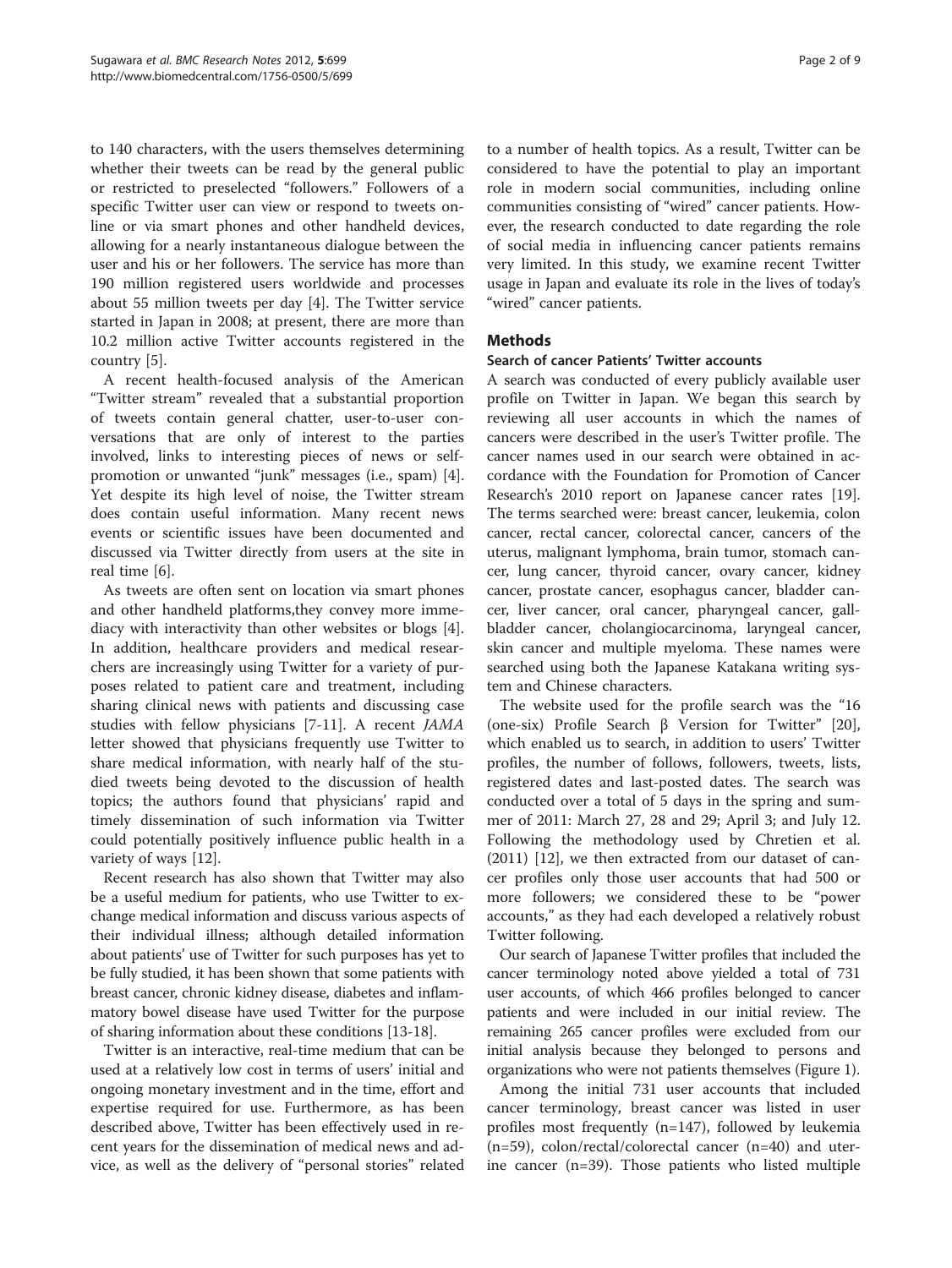<span id="page-2-0"></span>

cancers in their Twitter profiles were counted separately (Figure 2).

Fifty-two Twitter accounts with the relevant cancer descriptions in their profiles met the criterion established by Chretien et al. (2011) [[12](#page-8-0)] required for

being "power accounts and were considered by us to be influential accounts because of their wide reach. (The account with the most followers belonged to a comedian with breast cancer; because of the user's celebrity status, the difficulty of adequately tracking tweets between the

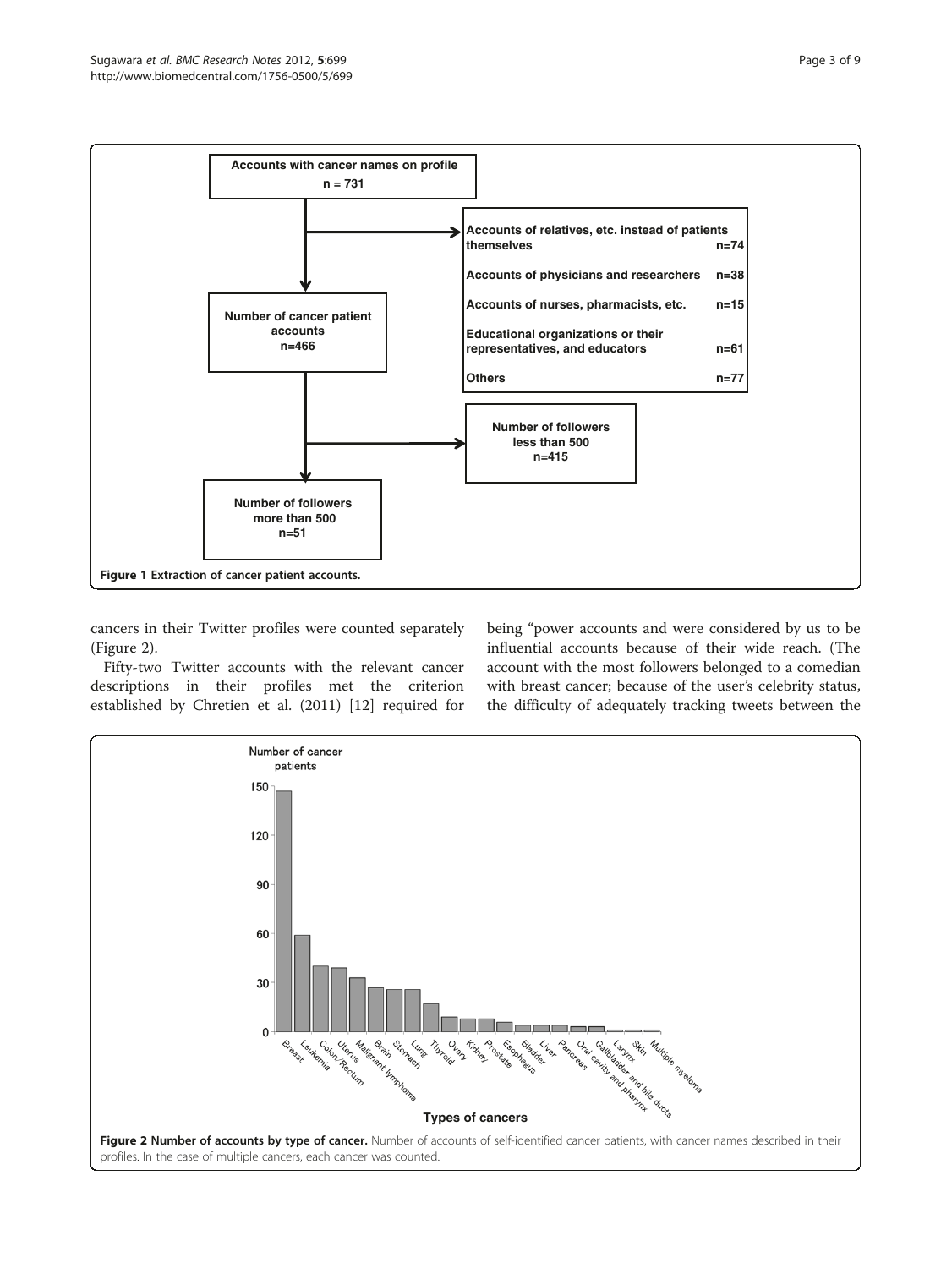user and her followers and the fact that the vast majority of the user's tweets focused on comedy and not on cancer or other medical topics, we excluded this account from our analysis.) A detailed analysis of the remaining 51 accounts was subsequently conducted following their extraction from the dataset.

#### Review of the relationships between users

Using the mentionmapp website [[21\]](#page-8-0), which enabled us to search for relationships between users on Twitter, we examined the presence and extent of specific relationships between Twitter users. This site graphically displays the number of tweets created most recently by a specific user prior to a search, as well as the relationship that exists between that user and other users (i.e., referring to sending a reply in the form of "@user name" on Twitter one or more times). This secondary search was conducted on December 4, 2011. As the technical capabilities of this Twitter-centric search engine have yet to be clarified by the site's operators, the period available to send replies that can be detected by a mentionmapp search is unknown.

#### Review of user-generated Twitter content

We extracted from our dataset the user account with the greatest number of followers from the accounts of breast cancer patients, who made up the largest population of Twitter users studied here. We subsequently used mentionmapp to extract the Twitter users who had a direct relationship with that primary user. In this way, we were able to extract the user accounts in which a direct relationship was found with the user who had the largest number of followers, as observed by one or more replies being sent. The number of tweets of such accounts per day was analyzed using Whotwi, a tool that displays the number of tweets per day or time zone, as based on an analysis of the most recent 600 tweets of individual accounts [\[22](#page-8-0)]. Among these accounts, the account that had the largest number of tweets per day was extracted for further analysis.

The contents of the tweets among the users who tweeted a reply one or more times to the extracted user are described using Bettween, a tool that enables retroactive searching of tweets among users [[23](#page-8-0)]. Furthermore, tweets among cancer patients were also searched in the same manner using the Bettween Search instrument.

The Whotwi and Bettween searches began on December 11, 2011. The Whotwi search was completed this same day, and the Bettween search was carried out over a period of 7 days.

This study was approved by the Ethics Committee at Yamagata University Faculty of Medicine.

## Results

# Characteristics of user accounts

Characteristics of the extracted 51 "power accounts" that had 500 or more followers are shown in Table [1.](#page-4-0) As previously noted, the term "breast cancer" appeared more frequently than other cancer term in these users' profiles (n=13). The ratio of males to females in the "power accounts" was 1:1. The Kanto region, which includes the Japanese capital of Tokyo and several other major metropolitan areas, was listed as the home location for almost half of the studied user accounts (n=23). Of the 51 "power accounts," over half (n=27) of users disclosed their real names, while almost half (n=21) displayed a personal photograph in their profile. The number of tweets per day for the top 5 types of cancer of user accounts is shown in Figure [3.](#page-5-0) The median of the average number of tweets per day for breast cancer, leukemia, colon cancer, cancers of the uterus and malignant lymphoma was 2.12, 3.79, 3.21, 3.79 and 2.00, respectively, with corresponding ranges of 0.03–14.6, 0.03–16.2, 0.14–13.1, 0.57–22.3 and 0.13–10.7.

#### User connectedness

As previously noted, we opted to exclude from our analysis the account of the Twitter user—a celebrity— who had the largest number of followers; the comedian who owned this account had breast cancer, and her Twitter feed was followed by 33,828 other users. The Twitter account of user0 with the second largest number of followers (2,463 followers) was selected for the previously described December 4, 2011, analysis of the relationship between users. The results of this analysis are shown in Figure [4](#page-5-0). The 5 accounts with the most followers all belonged to patients with breast cancer; the remaining 3 accounts from the "Top 5" accounts were those with 1,593, 1,518 and 1,241 followers, respectively.

As shown in Figure [4](#page-5-0), it was found that there were cancer patients among the followers of user0. Those followers included 3 breast cancer patients, 1 uterine cancer patient and 1 user who was believed to be a cancer patient. It was found that these cancer patients communicated with one another via tweets, revealing real-life examples of information exchanges among cancer patients via Twitter. Among the 5 "power accounts" with the greatest number of followers, the fourth-largest account also had a network of cancer patients on Twitter (data not shown).

# Content of tweets

The user accounts of cancer patients among the 6 user accounts that had relationships with user0 (5.5 tweets per day) as shown in Figure [4](#page-5-0) were these 5 accounts: user16, user17, user23, user24 and user27, showing tweet numbers of 44, 15, 16, unknown and 5.5, respectively,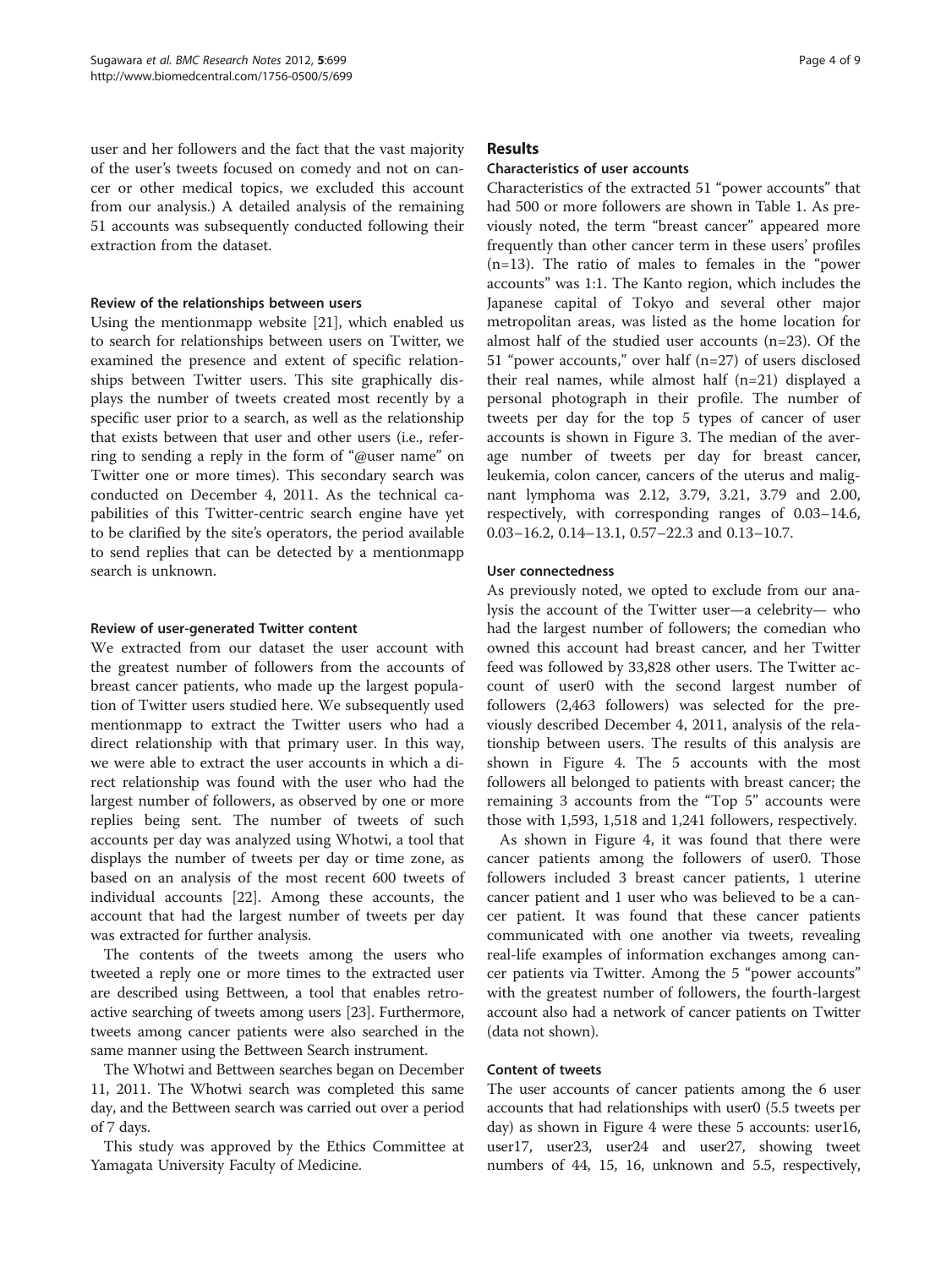<span id="page-4-0"></span>Table 1 Characteristics of the accounts (followers > 500)

| <b>Variables</b>                   |                       | <b>Numbers</b>             |
|------------------------------------|-----------------------|----------------------------|
| Sex (male/female/unknown)          |                       | 24/24/3                    |
| Patients (male/female/<br>unknown) | Breast cancer         | 13 (1/12/0)                |
|                                    | Malignant<br>lymphoma | 10(8/1/1)                  |
|                                    | Leukemia              | 5(2/3/0)                   |
|                                    | Stomach cancer        | 5(3/1/1)                   |
|                                    | Uterine cancer        | 4(0/4/0)                   |
|                                    | Brain tumor           | 4(4/0/0)                   |
|                                    | Colon cancer          | 4(2/1/1)                   |
|                                    | Renal cancer          | 1(1/0/0)                   |
|                                    | Prostate cancer       | 1(1/0/0)                   |
|                                    | Thyroid cancer        | 1(0/1/0)                   |
|                                    | Lung cancer           | 1(1/0/0)                   |
|                                    | Bladder cancer        | 1(1/0/0)                   |
|                                    | Ovarian cancer        | 10/1/0                     |
| Area (male/female/unknown)         | Hokkaido, Tohoku      | 1(1/0/0)                   |
|                                    | Kanto                 | 23 (7/14/2)                |
|                                    | Chubu                 | 11(6/5/0)                  |
|                                    | Kinki                 | 8(4/4/0)                   |
|                                    | Chugoku               | 0                          |
|                                    | Shikoku               | 0                          |
|                                    | Kyushu, Okinawa       | 2(1/1/0)                   |
|                                    | Unknown               | 6(5/0/1)                   |
| Identified by full name            |                       | 27 (12/15/0)<br>(52.9%)    |
| Profile photograph of self         |                       | 21 (11/10/0)<br>(41.2%)    |
| Contained link to any Web<br>site  |                       | 14 (9/5/0) (27.5%)         |
| Link to own blog                   |                       | 22 (11/10/1)<br>$(43.1\%)$ |
| Followers                          | Average               | 2079                       |
|                                    | Median                | 1077                       |
|                                    | Minimum               | 520                        |
|                                    | Maximum               | 33828                      |
| Tweets                             | Average               | 5608                       |
|                                    | Median                | 2370                       |
|                                    | Minimum               | 44                         |
|                                    | Maximum               | 44746                      |
| Tweets/day                         | Average               | 15.2                       |
|                                    | Median                | 5.7                        |
|                                    | Minimum               | 0.1                        |
|                                    | Maximum               | 126.3                      |

when the search was conducted. Because user24 was set as a non-public user, it was not possible to conduct a search of the user's tweets.

As a result of our investigation into the contents of the tweets by user16, who had 44 tweets (the largest number) per day, with another 12 users (who were believed to have a relationship with this user, as shown in Figure [4\)](#page-5-0), the contents were classified into categories such as greetings ("good morning,""good night"); daily conversations or chats ("I did so and so today"); and conversations concerning cancer treatments ("I am going to the hospital today." The total number of tweets for each category was as follows: 176 for greetings, 139 for daily conversations or chats, and 24 for conversations concerning cancer treatments. The contents of the exchanged tweets about cancer treatments through the network shown in Figure [4](#page-5-0) are shown in Table [2.](#page-6-0) These tweets represented psychological encouragement (12 tweets), greetings when visiting the hospital or reports on the outpatient ward (10 tweets), tweets concerning physical condition (6 tweets) and advice for treatment (2 tweets).

### **Discussion**

This study indicated that Twitter could be a valuable medium for sharing information among cancer patients. A total of 51 Japan-based cancer patients with Twitter accounts were determined by our study to be influential Twitter users as based on their having 500 or more Twitter followers. Although this study examined a considerably smaller sample of influential Twitter users (n=51) than did a previous United States-based study of the "power accounts" of influential tweeting physicians (n=260) [[12\]](#page-8-0), our research revealed that cancer patients can empower themselves by tweeting information about their own medical condition and treatment and by providing a forum for the discussion of specific topics.

The breakdown of influential accounts was found to be in the order of breast cancer, leukemia, colon cancer, cancer of the uterus and malignant lymphoma; this differs significantly from the order of cancer prevalence in Japan, in which the top 5 types of cancer are, in descending order: stomach cancer, lung cancer, colon cancer, breast cancer and liver cancer [[19](#page-8-0)]. We found it interesting that the cancer prevalence of our influential users and the general population were so dissimilar. We expect that this discrepancy is associated closely with the widespread Internet usage of the younger population, which made up a disproportionate percentage of our studied Twitter users. Compared with other cancers in our study, breast cancer was seen most in women in their late 30s to early 40s. The Internet usage rate of Japanese women in this age range is as high as 95% [[24](#page-8-0)]; we believe that this high Internet literacy confirms our findings.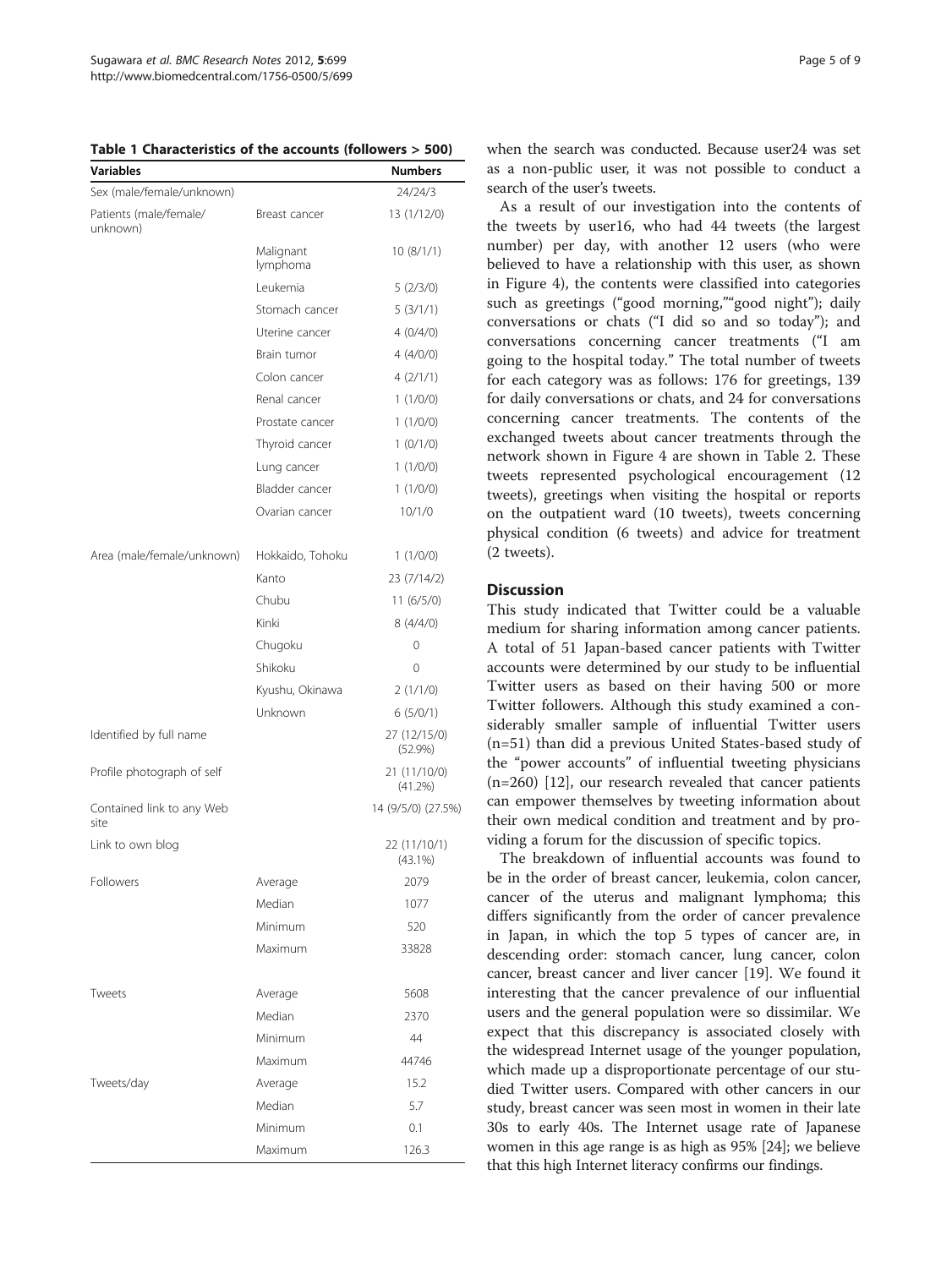<span id="page-5-0"></span>

Furthermore, while malignant lymphoma or leukemia is a disease with lower numbers of affected people, we found users with these types of cancer to be highly influential in terms of their Twitter connections. This may be a result of the background in which the treatments for leukemia or malignant lymphoma are mainly centered on chemotherapy, with a long treatment period, indicating that treatment for the disease affects the daily life of these patients for a prolonged period. These patients are thus also more likely to have more opportunities over an extended period of time to engage in timely discourse about their individual conditions and treatment.



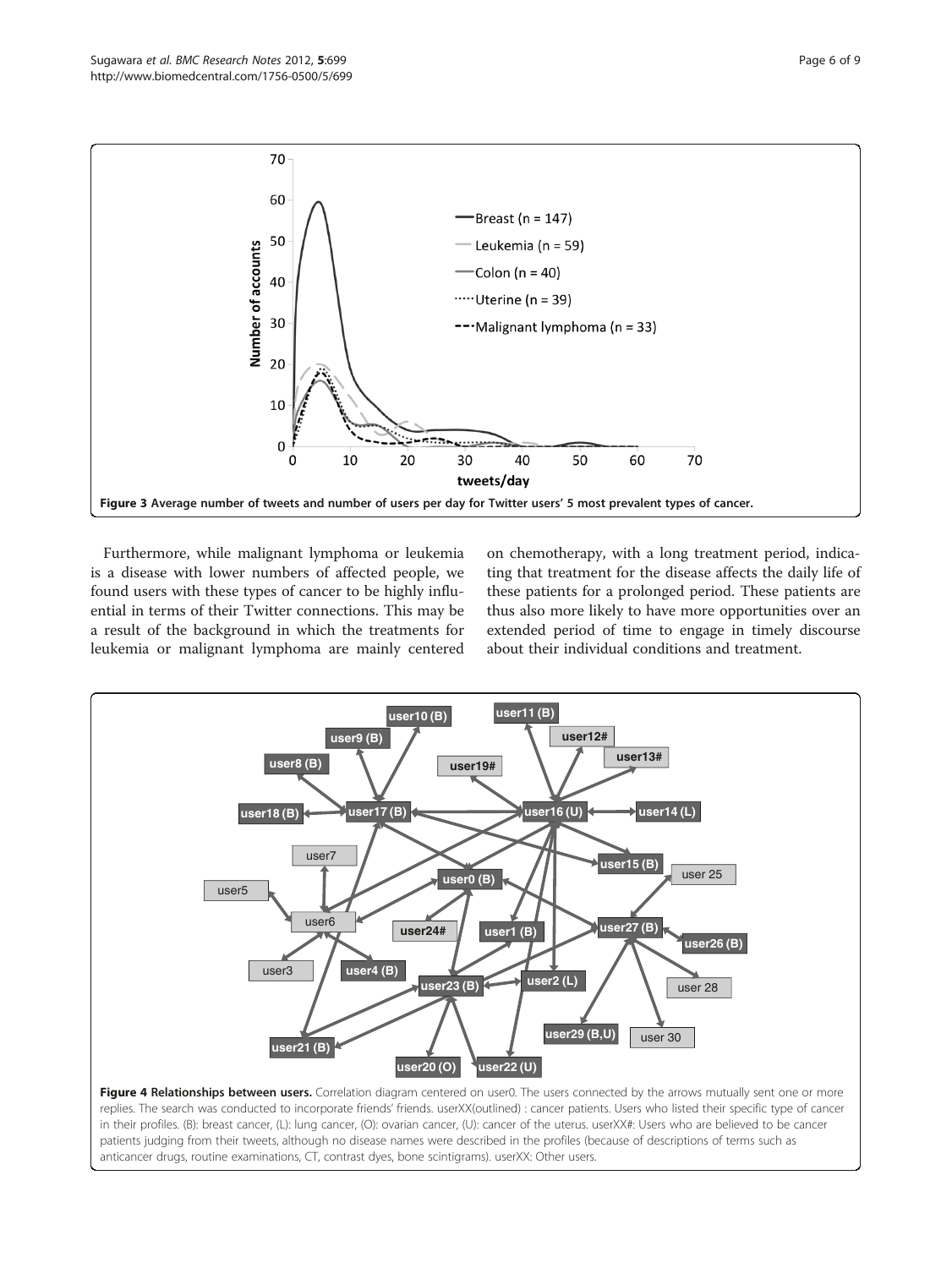#### <span id="page-6-0"></span>Table 2 Conversations regarding treatment\*

| rapic 2 Conversations regarding treatment                        |        |                                                                                                                                                                                                                                                                                                                                                                            |
|------------------------------------------------------------------|--------|----------------------------------------------------------------------------------------------------------------------------------------------------------------------------------------------------------------------------------------------------------------------------------------------------------------------------------------------------------------------------|
| Conversation 1<br>(psychological encouragement)                  |        | user 18 I cleared the blood test $\int$ but because of a concerning observation above my collarbone<br>(I have had it for 3 years) that I feel has gotten a bit bigger, I had to take an echo test. $(z_-\langle$ )                                                                                                                                                        |
|                                                                  |        | user17 Glad to hear that you cleared the test!                                                                                                                                                                                                                                                                                                                             |
|                                                                  |        | user18 Dear (user17), thank you $\Gamma$ , now the echo test Wish me luck( $\wedge \wedge$ )                                                                                                                                                                                                                                                                               |
| Conversation 2<br>(psychological encouragement)                  |        | user14 Dear (user16), thank you. The medication was effective and I was able to confirm the<br>shrunken CT image. So I think I am ready for chemotherapy. (^O^)/                                                                                                                                                                                                           |
|                                                                  |        | user16 Once it turns out to be effective, we feel we'll be able to take it further. Let's do                                                                                                                                                                                                                                                                               |
| Conversation 3<br>(psychological encouragement)                  |        | user16 You don't have to try hard. Just keep yourself in good physical condition for now, so you're<br>ready for the operation next year. After completing treatment, you can come back.                                                                                                                                                                                   |
|                                                                  |        | user16 Dear (user15), keep it up.                                                                                                                                                                                                                                                                                                                                          |
|                                                                  |        | user15 Dear (user16), good morning. (*^-^*)o $\int$ I took a day off from work today.~( $\nabla$ ;)                                                                                                                                                                                                                                                                        |
|                                                                  |        | user15 Thank you. (^-^)v I will just take a day off to relax and refresh myself. (*^-^*)o                                                                                                                                                                                                                                                                                  |
|                                                                  |        | user16 Be careful not to catch a cold.                                                                                                                                                                                                                                                                                                                                     |
|                                                                  |        | user15 Dear (user16), thank you for your kindness as usual. (* $\nabla$ *)                                                                                                                                                                                                                                                                                                 |
| Conversation 4<br>(report on hospital visit)                     |        | user16 Dear (user12), be careful when you visit the hospital.                                                                                                                                                                                                                                                                                                              |
|                                                                  |        | user12 Thank you. I am off to the hospital. (*^o^*)                                                                                                                                                                                                                                                                                                                        |
| Conversation 5<br>(conversation regarding physical constitution) |        | user19 Good morning!! I still have some pain 1 week after the operation. Strangely, my left arm<br>which I broke some years ago hurts. Why?                                                                                                                                                                                                                                |
|                                                                  |        | user16 Because the weather is terrible today, my scar hurts, too.                                                                                                                                                                                                                                                                                                          |
|                                                                  |        | user19 Hi sister, good morning! Well, you, too! It's my first time to experience an old wound hurting.<br>Having various pains here and there is confusing (laughing), ha-ha.                                                                                                                                                                                              |
|                                                                  |        | user16 It also hurts just before it starts to rain. Because I have keloid diathesis and my wound is<br>rather wide and mounted, with adhesion, it really hurts when I have intestinal movements. It<br>is really painful when I have diarrhea, but now I am used to it.                                                                                                    |
|                                                                  |        | user17 Dear (user19), good morning $(\wedge \_ \wedge)$ . My cut wound from a year ago has been hurting me<br>since yesterday. Although I can bear the pain if I just moan, apparently there are many<br>people who feel pain from old wounds when the weather gets cold. I hate it. Let's keep<br>ourselves warm.                                                         |
|                                                                  |        | user19 Dear (user17), good morning. Wow, you, too, dear (user17)! I guess the cold weather does<br>have an effect, after all. Let's keep ourselves warm so that we can heal, everybody. Keep it up<br>today, too.                                                                                                                                                          |
| Conversation 6<br>(report on hospital visit)                     |        | user11 Dear (user16), good evening. Here is your aunt to talk about nice things. (Laughing) It's nice. I<br>feel like drinking tonight but I will have a gynecological exam tomorrow for the first time<br>in 6 months. Because they will collect my blood as well, I will leave that until tomorrow so I<br>have something to look forward to. $d(\widehat{\phantom{a}})$ |
|                                                                  |        | user16 Don't miss it.                                                                                                                                                                                                                                                                                                                                                      |
|                                                                  |        | user11 I will meet with my favorite attending physician for the first time in 6 months. I'm really<br>looking forward to it. d(^-^)!                                                                                                                                                                                                                                       |
|                                                                  |        | user16 Me, too. With CT and check-up, there will be two hospital visits this month.                                                                                                                                                                                                                                                                                        |
|                                                                  |        | user11 Just like this year's year-end tax adjustment? For both of us I will have a gynecological<br>exam tomorrow, too, and the year-end lymph care adjustment the day after tomorrow.<br>(laughing)                                                                                                                                                                       |
| Conversation 7<br>(report on hospital visit)                     | user11 | Dear (user16), good morning. Today is the last lymph care of the year $\int$ am wearing order-<br>made new stockings and feeling great, ready to leave for the doctor's office. $d(\widehat{\phantom{a}}\widehat{\phantom{a}}\widehat{\phantom{a}}\widehat{\phantom{a}}\widehat{\phantom{a}}\hspace{0.1cm})$                                                               |
|                                                                  |        | user16 Have a nice day.                                                                                                                                                                                                                                                                                                                                                    |
| Conversation 8<br>(report on hospital visit)                     |        | user16 Dearest (user22), good luck with your bone scintigraphy, RT @(user22): Good morning,<br>everybody, today is the day for the bone scintigraphy ~~ .                                                                                                                                                                                                                  |
| Conversation 9<br>(psychological encouragement)                  | user7  | Dearest $\Delta \Delta$ , good morning ( $\Delta \Delta$ )/I totally understand your feelings. Me too, when I was<br>receiving radiotherapy treatment, I really felt depressed whenever I went down the steps,<br>because I felt like I was being told every time "cancer patients are this way?"                                                                          |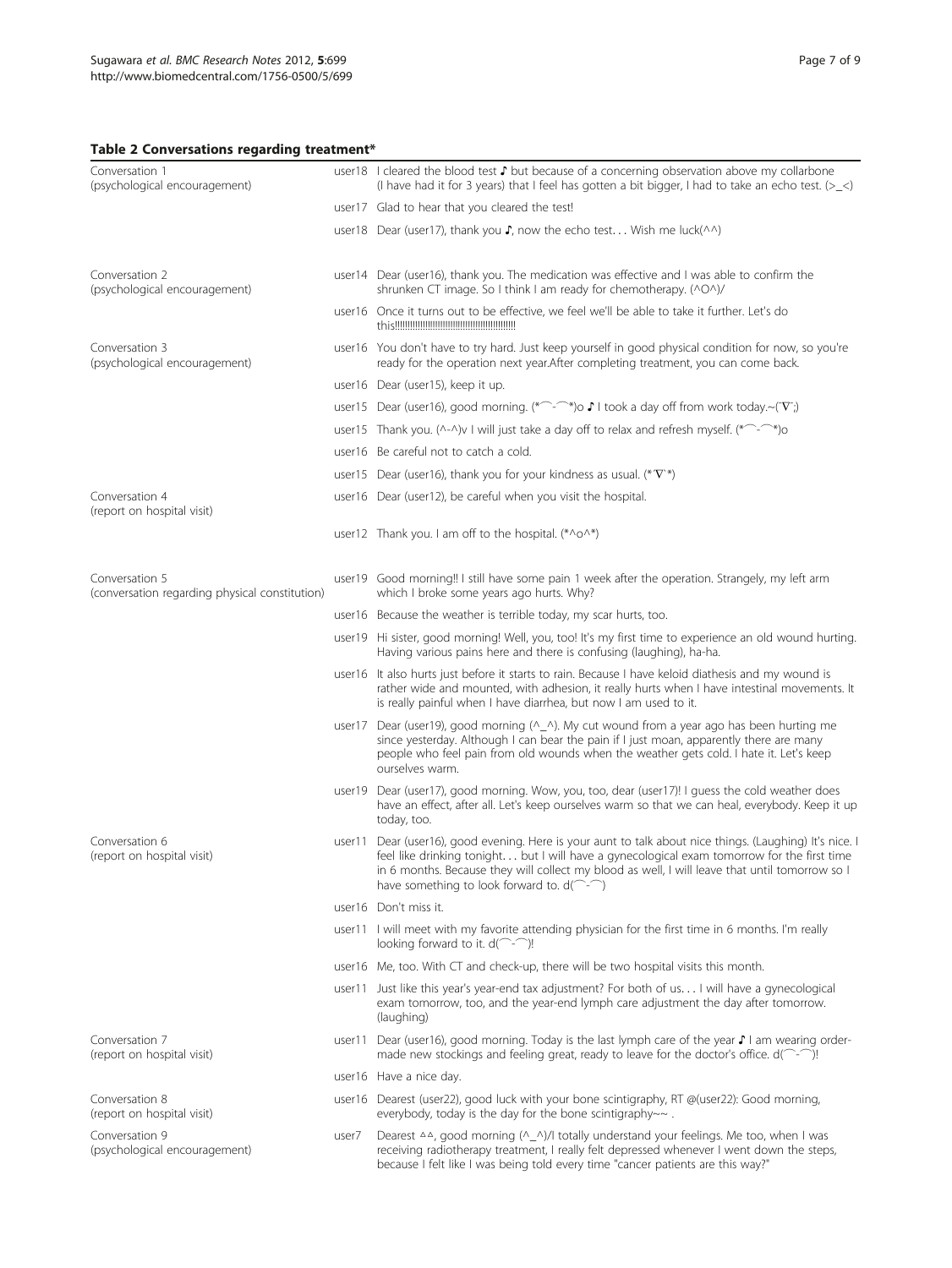| Conversation 10<br>(advice on treatment) | user17 Dearest (user21), good morning. You are now being treated with Xeroda. It's been just a few<br>days, right? Sorry if I am wrong but it may take some time for the drug to take effect.                                                        |
|------------------------------------------|------------------------------------------------------------------------------------------------------------------------------------------------------------------------------------------------------------------------------------------------------|
|                                          | user21 Dear (user17), good morning! Oh, Xeroda. Well, if left for 2-and-a-half months without<br>chemotherapy, that seems rational. $(',\omega;')$ Internal medicine apparently works slowly. $(',\omega;')$ It<br>will take time, too. $(',\omega)$ |

#### Table 2 Conversations regarding treatment\* (Continued)

\*Japanese conversations were translated into English.

To better understand how cancer patients influence their followers via Twitter, direct investigation involving the use of a survey of cancer patients with Twitter accounts may be necessary in the future. Examining the distribution of user activities did not reveal any significant differences among the different types of cancer noted in users' profiles. On the other hand, our study showed that a smaller number of extremely active accounts existed for each type of cancer examined (Figure [3\)](#page-5-0). Under the hypothesis that such small numbers of active users serve as the center of the patients' networks on social media, we investigated the connections related to the most active users. As a result, we were able to demonstrate that information was exchanged in real time among patients (Figure [4](#page-5-0)). Based on this finding, we were able to demonstrate for the first time that an information exchange network among patients via social media had already been established.

Of further interest to us is the content of the tweets exchanged among patients. Most of the examined tweets included details of daily life such as greetings or messages concerning treatments, and it was found that almost no medical information concerning cancer was exchanged; this went against our initial expectation that cancer patients would use Twitter to primarily discuss specific cancer-related news and medical information.

Our findings demonstrate that patients use Twitter as a tool of psychological support by being connected among patients, even though it is not a standard or faceto-face method of discussing such information. This observation may support the notion that Twitter plays a unique role that is different from similar-seeming Internet tools such as hospital websites in which patients primarily obtain medical information [[2\]](#page-8-0) or blogs in which patients can share their experiences [[1](#page-8-0)]. We expect that as Twitter usage becomes more widespread in the coming years, there will be an attendant rise in the medium's importance to maintaining—and perhaps improving public health [[25](#page-8-0)]. However, the dissemination of Twitter among patients in the future may generate various methods of usage, making it necessary to continue careful observation in the future.

Twitter can be used not only with real names but also anonymously, which is often controversial. In our study, 53% of the accounts included the users' real names, and 41% of the accounts included personal pictures. Investigation into the Twitter accounts of physicians revealed that 78% of these accounts displayed the users' real names and personal pictures [[12\]](#page-8-0), indicating that anonymity is more preferred among patients than physicians. We expect that this discrepancy can be correlated to the fact that information about individuals' medical conditions is considered personal and confidential, and that revealing a Twitter account user's name could lead to the disclosure of potentially private medical details. Many people consider it necessary to maintain anonymity when sharing information through Twitter and other social media; such anonymity may be linked to Twitter's ability to maintain its relevance among the patient populations that use it.

#### Limitations

While this study demonstrated that a patient network via Twitter is in the process of being established, there remain several issues to be discussed. First, this study targeted only those Twitter users who described "cancer" either in Japanese Hiragana, Katakana or Kanji letters in their profiles. However, this does not mean that all users who were cancer patients included relevant disease names in their profiles; the absence of cancer details in user profiles could potentially exclude an unknown number of cancer patients from analysis.

Second, because of limitations in search tool performance, we were unable to conduct a large-scale comprehensive qualitative analysis. It is expected that the improvement of search-tool performance will enable larger-scale studies in the future.

Finally, future research into this field of study will need to clarify the types of information most often disseminated via social media. It has been reported that social media often include information that is not necessarily beneficial to the health of media users [[26\]](#page-8-0). Furthermore, Chretien et al. (2011), who studied physicians' accounts on Twitter, stated that there existed, although rarely, some ethically problematic content, which could possibly violate the patient privacy [\[12\]](#page-8-0).

Twitter and other forms of social media can prove quite useful in permitting the rapid and timely dissemination of health-related information. However, as social media continue to evolve, they will need to find ways to provide relevant health information without obstructing patient privacy or delivering inappropriate content.